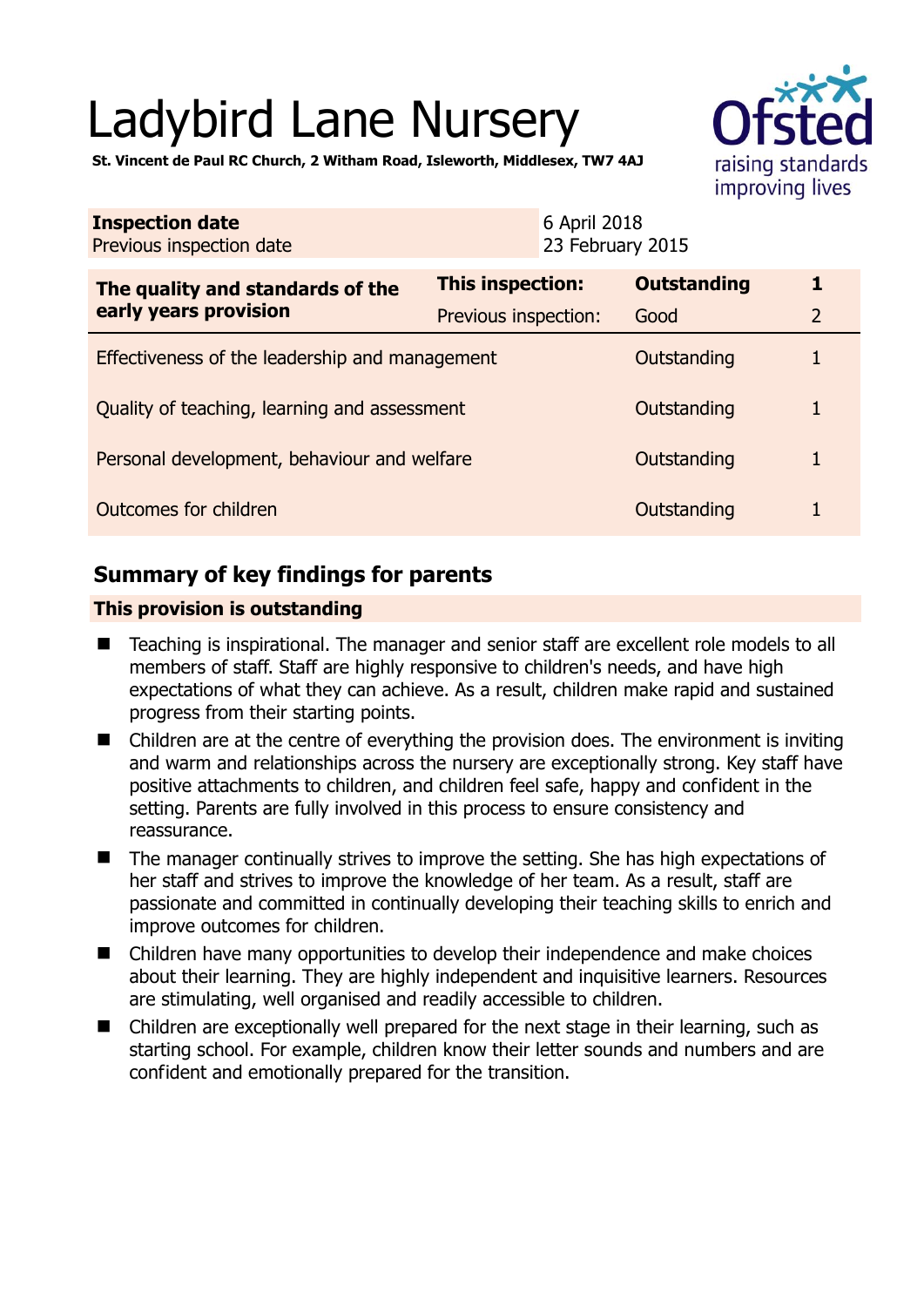## **What the setting needs to do to improve further**

## **To further improve the quality of the early years provision the provider should:**

 $\blacksquare$  enhance further the systems for the professional development of all staff by enabling them to contribute to the monitoring of practice across the nursery.

## **Inspection activities**

- $\blacksquare$  The inspector observed the quality of teaching indoors and outside and the impact this has on children's progress.
- The inspector spoke with staff at appropriate times during the inspection.
- $\blacksquare$  The inspector engaged in a joint observation with the manager.
- $\blacksquare$  The inspector sampled various documents, including evidence of staff suitability, children's records and assessment documentation, and evidence of the progress that children make.
- The inspector spoke with parents and children and took account of their views.

## **Inspector**

Claire Hunt / Gill Wallace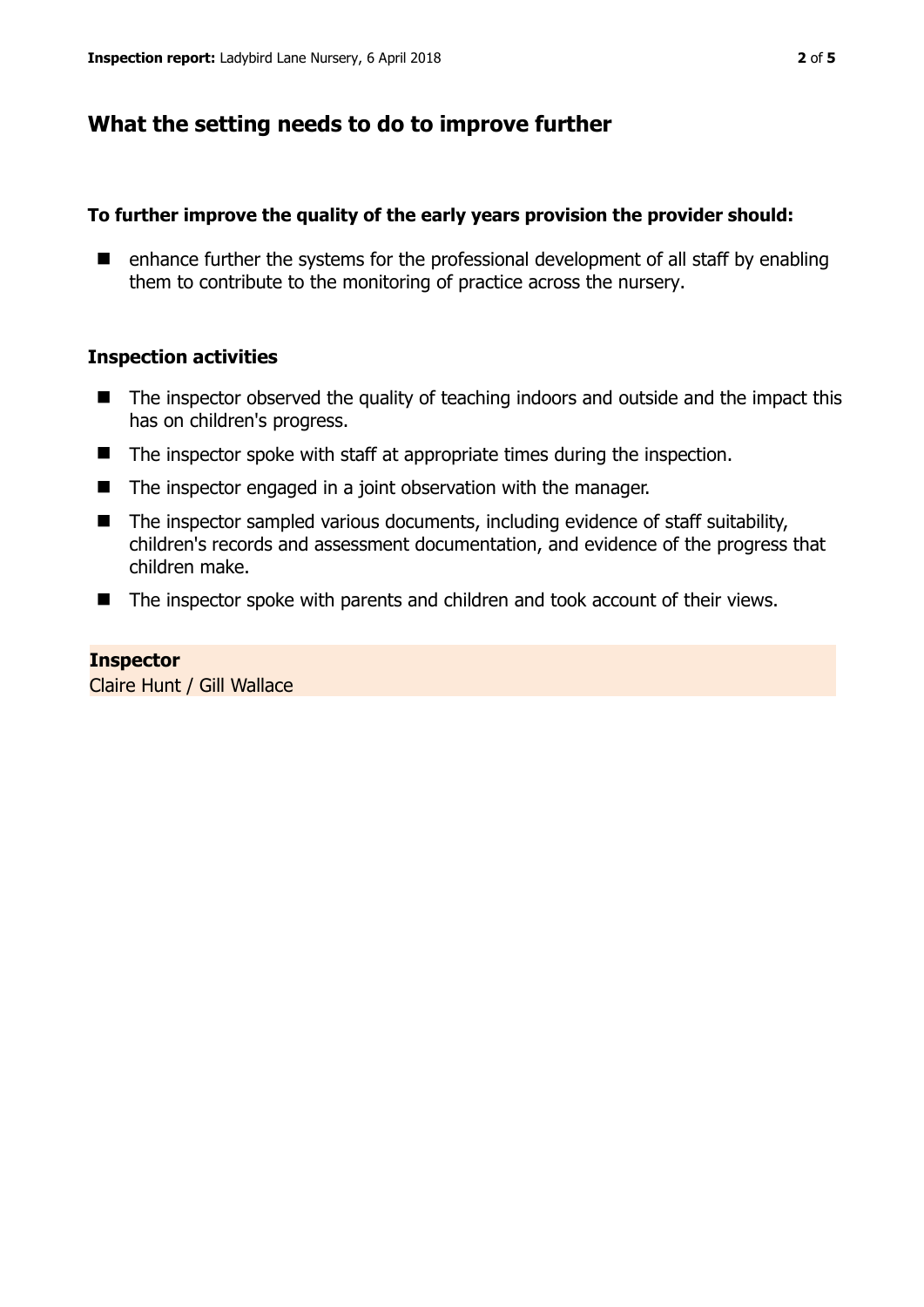# **Inspection findings**

## **Effectiveness of the leadership and management is outstanding**

Leaders are inspirational and passionate and this culture is embedded throughout the nursery. The manager continuously monitors the provision. She recognises there is scope to further enhance systems for professional development of staff by enabling them to contribute to the monitoring of practice. Parents' and children's views are sought and acted upon, for example, through parent questionnaires, to improve the provision. The manager has high standards for her staff, and they set high expectations for themselves. For example, staff share current research relevant to child development and early years to further enhance teaching. All staff have an excellent understanding of their responsibilities to safeguard children. Safeguarding is effective. There are robust systems to recruit, induct and performance manage staff.

## **Quality of teaching, learning and assessment is outstanding**

Staff have an expert knowledge of how children learn. They use inspirational teaching methods to extend and enrich children's learning, building on their interests. For example, staff use cars to capture boys' interest in writing. As a result, progress in boys' early writing skills has developed significantly. Staff captivate and fully engage children, knowing when to support and challenge them. Accurate observation and assessment of what children can do help staff plan very effectively for children's next steps in learning. The manager effectively monitors the progress of both individual and groups of children.

## **Personal development, behaviour and welfare are outstanding**

Children confidently make their own decisions about where they play and what they do, including the very youngest children. The environment is calm and children's behaviour is exemplary. They know exactly what is expected of them and younger children benefit from playing alongside their older peers. They value one another and listen to each other's ideas, for example, at circle time. They work together, listening to each other and cooperating. For example, during a construction activity outside children show excellent imagination and work exceptionally well together negotiating tasks to build a house using large blocks. Staff reinforce positive behaviour and how to play safely, and children are emotionally prepared for the next stage of learning.

## **Outcomes for children are outstanding**

All children are highly motivated and engaged in their play and learning. They thrive in this stimulating environment. Children develop excellent communication and language skills, including very young children and those who speak English as an additional language. All children achieve their individual potential and are curious and investigative learners. Older children are prepared very well for school, for example, by taking part in small groups with the qualified teacher with a focus on phonics and early literacy.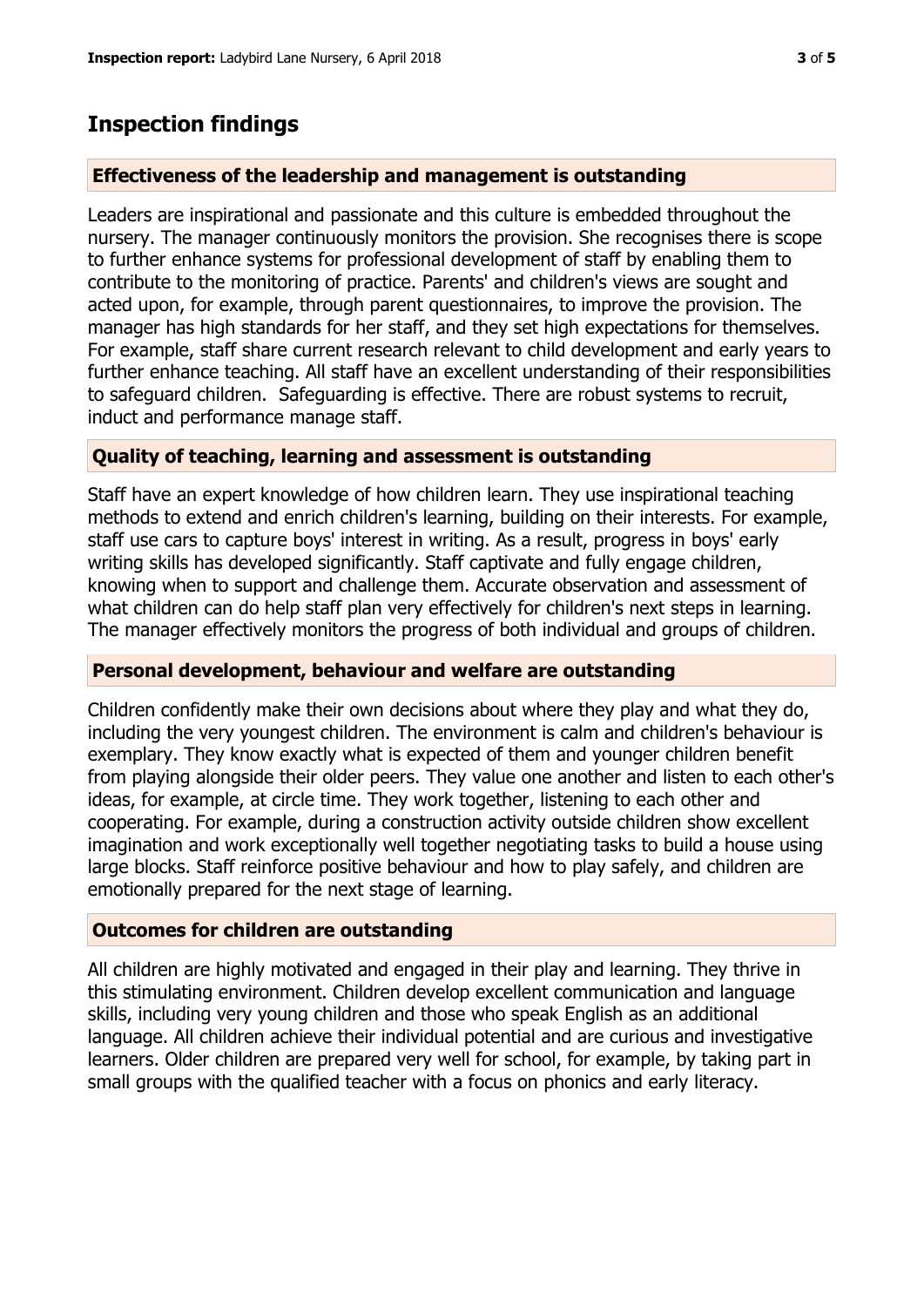## **Setting details**

| Unique reference number                             | EY316855                 |  |
|-----------------------------------------------------|--------------------------|--|
| <b>Local authority</b>                              | <b>Hounslow</b>          |  |
| <b>Inspection number</b>                            | 1085842                  |  |
| <b>Type of provision</b>                            | Full-time provision      |  |
| Day care type                                       | Childcare - Non-Domestic |  |
| <b>Registers</b>                                    | Early Years Register     |  |
| <b>Age range of children</b>                        | $2 - 4$                  |  |
| <b>Total number of places</b>                       | 30                       |  |
| <b>Number of children on roll</b>                   | 42                       |  |
| <b>Name of registered person</b>                    | Jo Short                 |  |
| <b>Registered person unique</b><br>reference number | RP904451                 |  |
| Date of previous inspection                         | 23 February 2015         |  |
| <b>Telephone number</b>                             | 020 8232 8839            |  |

Ladybird Lane Nursery is privately owned. It opened in 1994 and moved to the current premises in 2005. The nursery is situated in Isleworth in the London Borough of Hounslow. The nursery operates every weekday from 8am to 6pm for 51 weeks of the year. The nursery employs a team of 12 staff. The manager holds a BA (Hons) in Early Childhood Studies; two members of staff hold qualified teacher status and eight hold qualifications at level 3 or above. The nursery offers funded education sessions for children aged three and four years.

This inspection was carried out by Ofsted under sections 49 and 50 of the Childcare Act 2006 on the quality and standards of provision that is registered on the Early Years Register. The registered person must ensure that this provision complies with the statutory framework for children's learning, development and care, known as the early years foundation stage.

Any complaints about the inspection or the report should be made following the procedures set out in the guidance 'Complaints procedure: raising concerns and making complaints about Ofsted', which is available from Ofsted's website: www.gov.uk/government/organisations/ofsted. If you would like Ofsted to send you a copy of the guidance, please telephone 0300 123 4234, or email enquiries@ofsted.gov.uk.